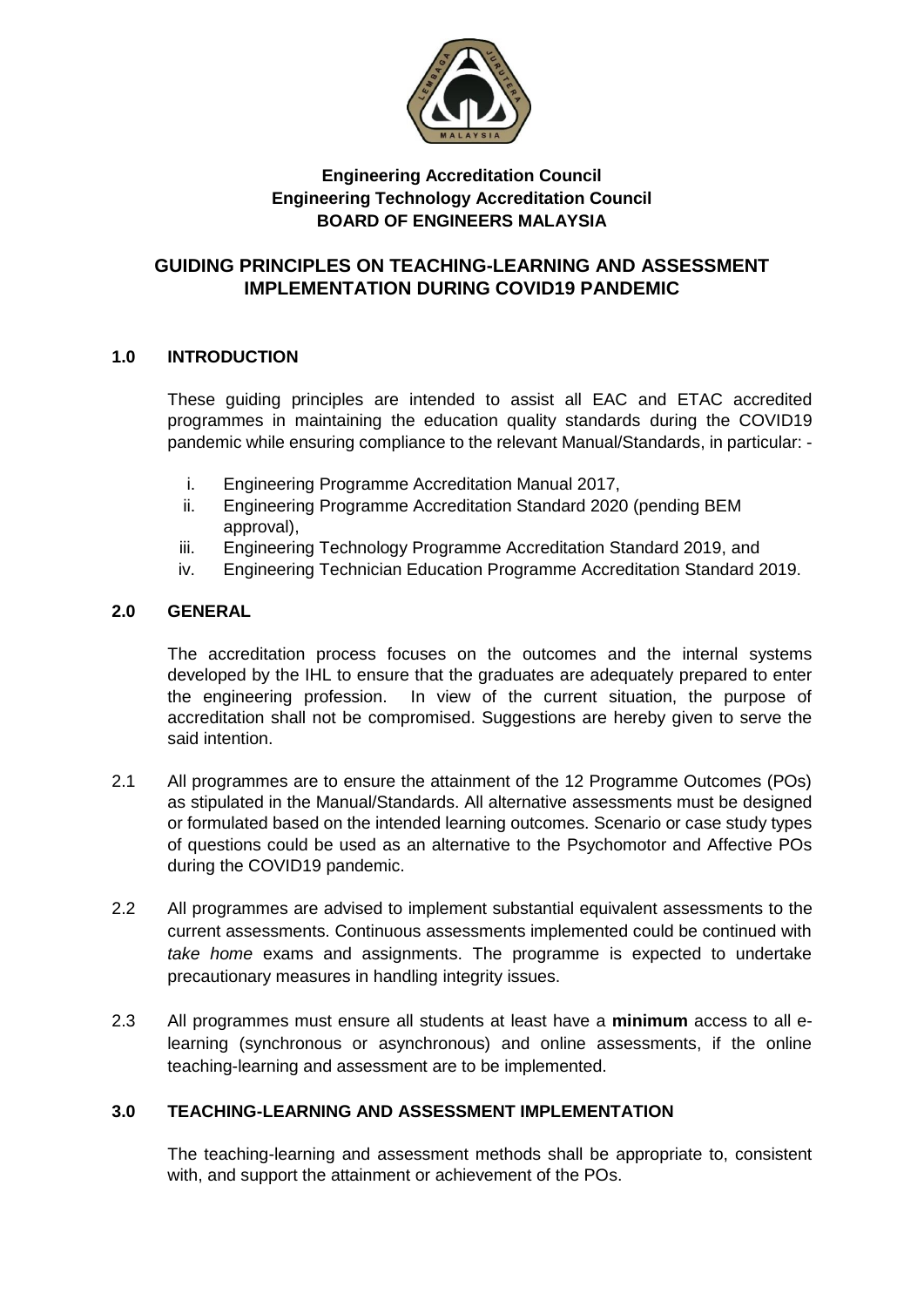## **3.1 Final Year Project (FYP)**

All FYP need to continue as per the relevant clauses in the Manual/Standards. (Clause 6.3 Criterion 3: Academic Curriculum, EAC Manual 2017, and Clause 8.3 Criterion 3: Academic Curriculum, Engineering Technology and Engineering Technician Education Standards 2019).

For EAC accredited engineering programmes, FYP can be conducted using computer-based simulation and presenting literature critique.

For engineering technician (Diploma level) and engineering technology programmes (Degree level) under ETAC, FYP can utilise appropriate modern technology, emphasising the need to make use of computers and multimedia technology.

Ongoing FYP at the final semester and focusing on experimental projects can still be carried out with possibility of extension of time to complete. Whilst ongoing FYP at the initiation stage which focused on experimental projects are encouraged to realign as simulation work or computer-based technology according to the offered programme.

#### **3.2 Industrial Training (IT)**

All students who are currently undergoing IT during term holiday with one (1) semester prior to graduation; and halted due to the Movement Control Order (MCO), can continue the remaining IT exposure after the completion of the said final semester. This is only applicable to the existing cohort who is affected by COVID19.

## **3.3 Courses with extensive laboratory work (Lab)**

Courses where laboratory experiments cannot be implemented during MCO, they can be replaced later when the situation permits. Optional to the above, it is worth considering to reinforce learning via e-lab or simulation-based laboratory experiments.

## **3.4 Integrated Design Project (IDP) / Design Project (DP)**

For EAC accredited engineering programmes, all IDP shall involve complex engineering problems and design systems, components or processes integrating (culminating) core areas and meeting specific needs, as per clause 6.3 Criterion 3: Academic Curriculum, EAC Manual 2017. The teamwork effort and complex engineering activities characteristics should continue accordingly. The scope may be considered complete to the extent of producing prototyping design and equivalent. Computer-based simulation and presentation of critical design problem solving are acceptable.

For engineering technician (Diploma level) and engineering technology programmes (Degree level) under ETAC, all DP shall include broadly-defined applied engineering problems/well defined applied engineering problems; and design systems, components or processes integrating core areas and meeting